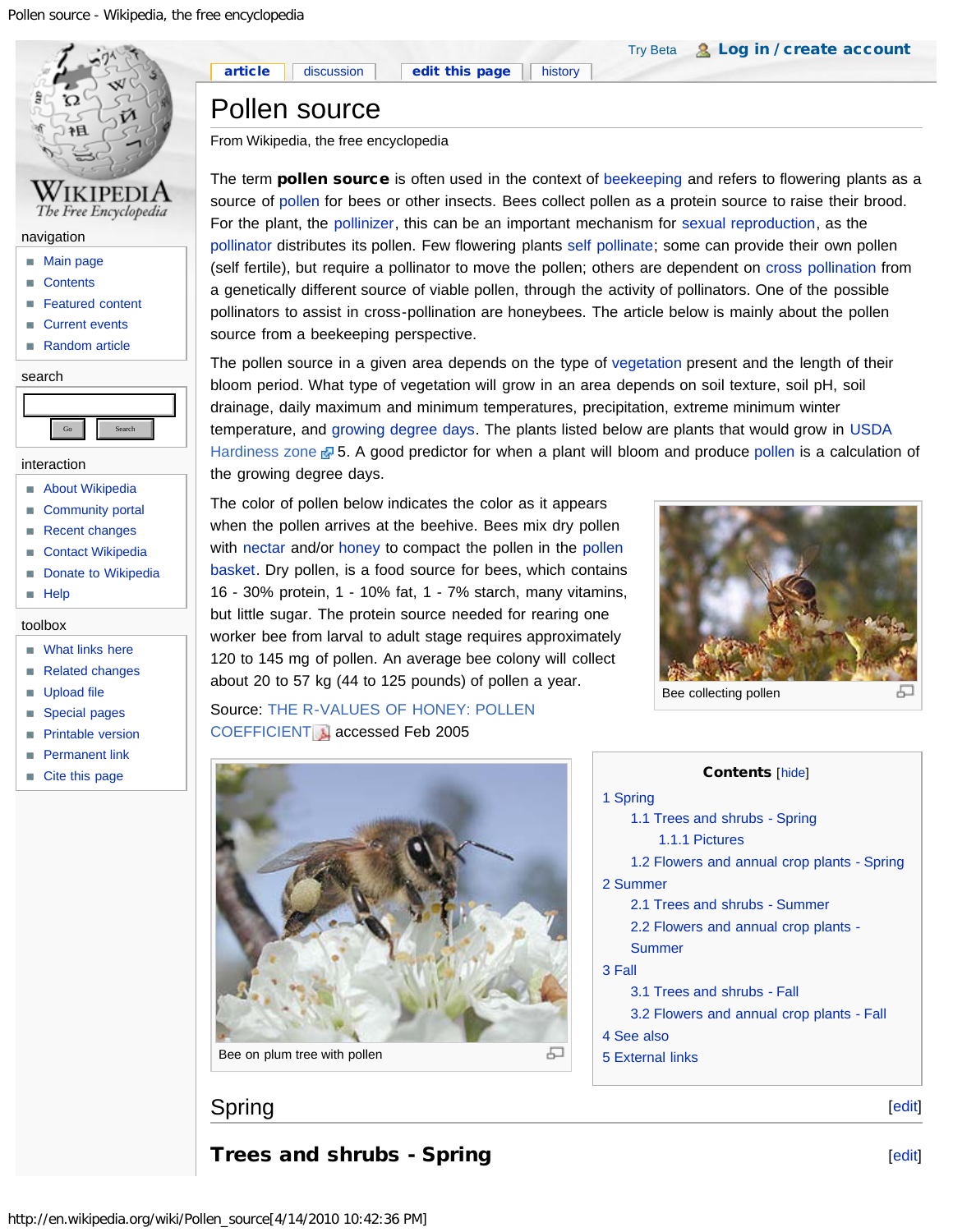| Common<br>name $\blacksquare$                     | Latin name $\blacksquare$                                                                                      | <b>Blooming</b><br>months<br>$\blacktriangleright$ | Pollen color <b>M</b> | Availability<br>$\blacktriangleright$ | <b>Source for</b><br>honeybees<br>M |
|---------------------------------------------------|----------------------------------------------------------------------------------------------------------------|----------------------------------------------------|-----------------------|---------------------------------------|-------------------------------------|
| <b>Maple</b>                                      | Acer spp.                                                                                                      | Feb - Apr                                          | light yellow          | feral                                 | fair                                |
| <b>Manitoba</b><br><b>Maple</b><br>(Box<br>elder) | Acer negundo                                                                                                   | Feb - Apr                                          | light olive           | feral                                 | good                                |
| <b>Norway</b><br>maple                            | Acer platanoides                                                                                               | Apr - May                                          | yellow green, olive   | feral                                 | fair                                |
| Red<br><b>Maple</b>                               | Acer rubrum                                                                                                    | Mar - Apr                                          | grey brown            | feral                                 |                                     |
| Grey<br><b>Alder</b>                              | Alnus incana                                                                                                   | Feb - Apr                                          | brownish yellow       | feral                                 |                                     |
| <b>American</b><br><b>Chestnut</b>                | Castanea dentata                                                                                               | May - Jun                                          |                       | mostly<br>ornamental                  |                                     |
| <b>Sweet</b><br><b>Chestnut</b>                   | Castanea sativa                                                                                                | May                                                |                       | feral                                 | good                                |
| Common<br><b>Hackberry</b>                        | Celtis occidentalis                                                                                            | Apr - May                                          |                       | feral                                 |                                     |
| <b>Flowering</b><br>Quince                        | Chaenomeles japonica,<br>Chaenomeles lagenaria,<br>Chaenomeles speciosa<br>'Nivalis', Chaenomeles x<br>superba | Apr - May                                          |                       | feral                                 | good                                |
| American<br><b>Hazel</b>                          | Corylus americana                                                                                              | Mar - Apr                                          | light green           | feral and<br>ornamental               | fair/good                           |
| <b>Hawthorn</b>                                   | Crataegus spp.                                                                                                 | Apr - May                                          | yellow brown          | feral                                 | fair                                |
|                                                   | White Ash Fraxinus americana                                                                                   | Apr - May                                          |                       |                                       |                                     |
| Honey<br>Locust                                   | Gleditsia triancanthos                                                                                         | May - Jun                                          |                       | feral                                 |                                     |
| American<br>holly                                 | llex opaca                                                                                                     | Apr - Jun                                          |                       | feral                                 |                                     |
| <b>Walnut</b>                                     | Juglans spp.                                                                                                   | Apr - May                                          |                       | cultivated                            | fair                                |
| <b>Tulip-tree</b>                                 | Lirodendron tulipifera                                                                                         | May - Jun                                          |                       | feral and<br>ornamental               | good                                |
| Crab<br>Apple                                     | Malus spp.                                                                                                     | Mar - Jun                                          | light olive           | ornamental                            |                                     |
| Apple                                             | Malus domestica, Malus<br>sylvestris                                                                           | Apr - May                                          | yellow white          | cultivated and<br>ornamental          | very good                           |
| American<br><b>Sycamore</b>                       | Platanus occidentalis                                                                                          | Apr - May                                          | light olive           | feral                                 |                                     |
| Plum                                              | Prunus spp.                                                                                                    | Apr - May                                          | light grey, grey      | ornamental<br>and cultivated          |                                     |
|                                                   |                                                                                                                |                                                    | light brown to brown  |                                       |                                     |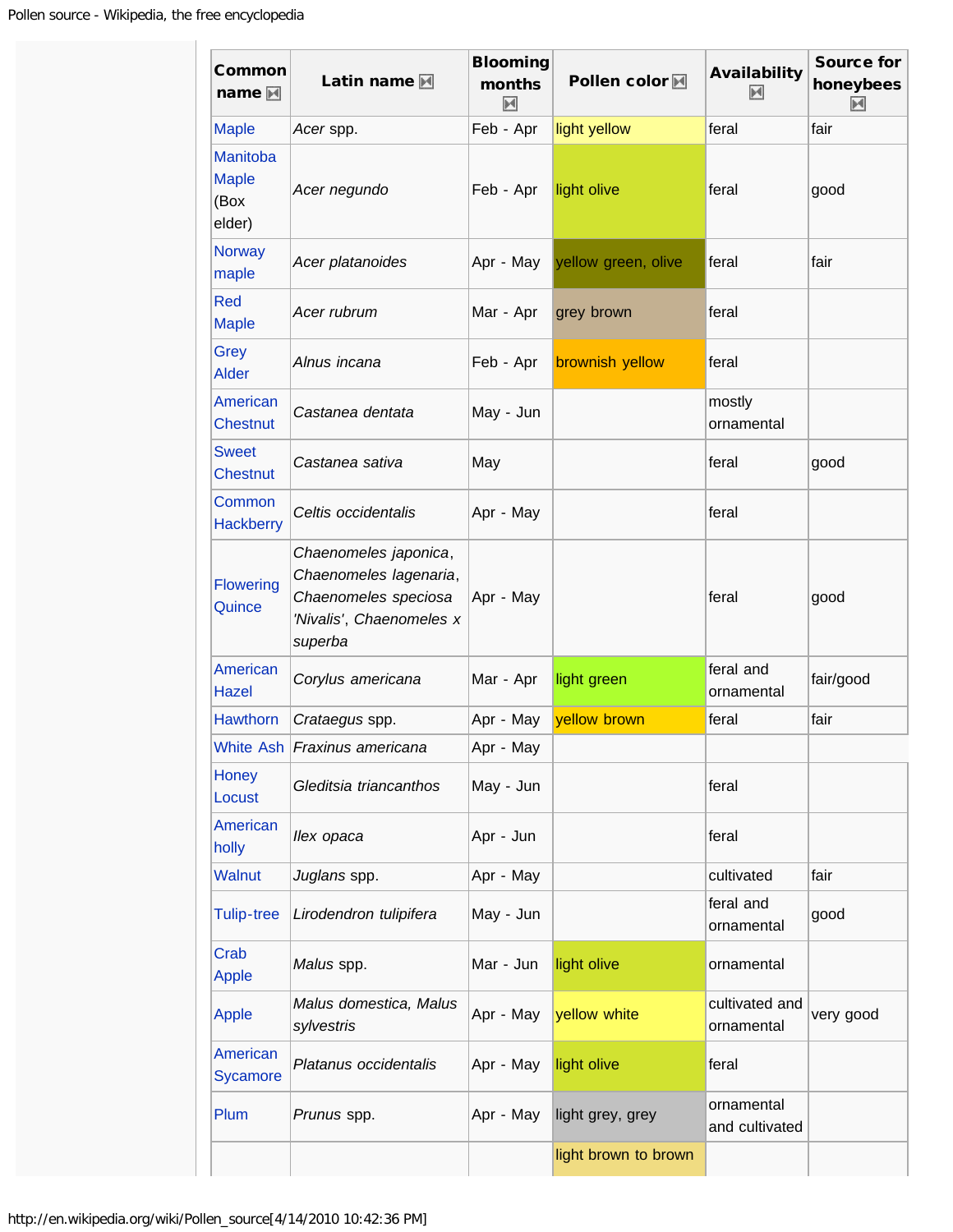| Almond                                                  | Prunus amygdalus                      | Feb       | pollen - not<br>considered a good<br>pollen source but<br>bees are the primary<br>pollinator | cultivated<br>mostly in<br>California | fair      |
|---------------------------------------------------------|---------------------------------------|-----------|----------------------------------------------------------------------------------------------|---------------------------------------|-----------|
| <b>Wild</b><br><b>Cherry</b>                            | Prunus avium                          | Apr - May | yellow brown, light<br>brown                                                                 | feral                                 | very good |
| <b>Cherry</b><br>Plum                                   | Prunus cerasifera                     |           | light brown to brown                                                                         | feral                                 | fair      |
| <b>Sour</b><br><b>Cherry</b>                            | Prunus cerasus                        | Apr - May | dark yellow                                                                                  | ornamental<br>and cultivated          | very good |
| Peach                                                   | Prunus persica                        | Apr - May | reddish yellow                                                                               | ornamental<br>and cultivated          | good      |
| <b>Black</b><br><b>Cherry</b>                           | Prunus serotina                       | Apr - May |                                                                                              | feral                                 | minor     |
| <b>Blackthorn</b>                                       | Prunus spinosa                        |           |                                                                                              | feral                                 | good      |
| Pear                                                    | Pyrus communis                        | Apr - May | red yellow                                                                                   | ornamental<br>and cultivated          | good      |
| Oak                                                     | Quercus spp.                          | May       |                                                                                              | feral                                 |           |
| Oak                                                     | Quercus robur, Quercus<br>pedunculata | May       | light olive                                                                                  | feral                                 | minor     |
| <b>Black</b><br>Locust                                  | Robinia pseudoacacia                  | May - Jun |                                                                                              | feral                                 |           |
|                                                         | Blackberry Rubus spp.                 | May - Jun | light grey                                                                                   | feral and<br>cultivated               |           |
| Raspberry                                               | Rubus idaeus                          | May - Jun |                                                                                              | feral and<br>cultivated               | good      |
| <b>Willow</b>                                           | Salix spp.                            | Feb - Apr | lemon                                                                                        | feral                                 | good      |
| <b>White</b><br><b>Willow</b>                           | Salix alba                            |           |                                                                                              | feral                                 | good      |
| Goat<br><b>Willow</b>                                   | Salix caprea                          | Mar - Apr |                                                                                              | feral                                 | very good |
| <b>Violet</b><br><b>Willow</b>                          | Salix daphnoides                      | Mar - Apr |                                                                                              | feral                                 | very good |
| <b>Pussy</b><br><b>Willow</b>                           | Salix discolor                        | Mar - Apr |                                                                                              | feral and<br>ornamental               |           |
| <b>Basket</b><br><b>Willow</b>                          | Salix purpurea                        | Mar - Apr |                                                                                              | feral                                 | very good |
| <b>Silky leaf</b><br>osier,<br>Smith's<br><b>Willow</b> | Salix x smithiana                     | Apr - May |                                                                                              |                                       | very good |
| American<br>mountain<br>ash                             | Sorbus americana                      | May-Jun   |                                                                                              | feral                                 |           |
|                                                         |                                       |           |                                                                                              |                                       |           |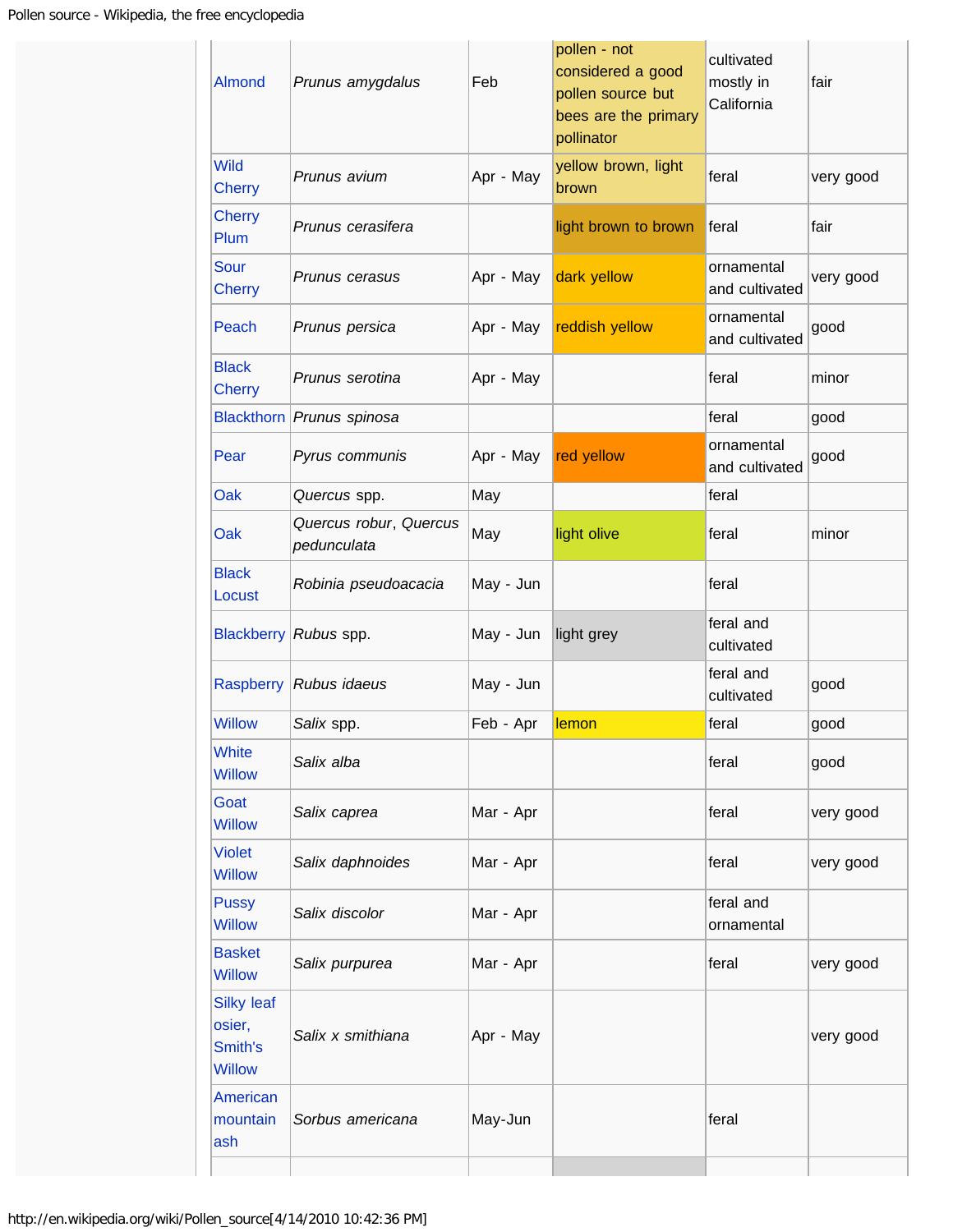| American<br><b>Elm</b>      | Ulmus americana | Feb - Apr | light grey  | feral  |      |
|-----------------------------|-----------------|-----------|-------------|--------|------|
| Winged<br>Elm               | Ulmus alata     | Feb - Mar | pale yellow | feral  | good |
| <b>Europea</b><br>field elm | Ulmus americana |           |             | lferal | good |

#### <span id="page-3-0"></span>Pictures

[[edit\]](http://en.wikipedia.org/w/index.php?title=Pollen_source&action=edit§ion=3)



Flying [honeybee](http://en.wikipedia.org/wiki/Honeybee) with red pollen in [pollen basket](http://en.wikipedia.org/wiki/Pollen_basket) likely 모 on henbit



Honeybees in May with  $\Box$ red (likely [Chestnut\)](http://en.wikipedia.org/wiki/Chestnut) pollen in [pollen basket](http://en.wikipedia.org/wiki/Pollen_basket)



Bees in April with blue [Siberian squill](http://en.wikipedia.org/wiki/Siberian_squill) pollen in [pollen basket](http://en.wikipedia.org/wiki/Pollen_basket)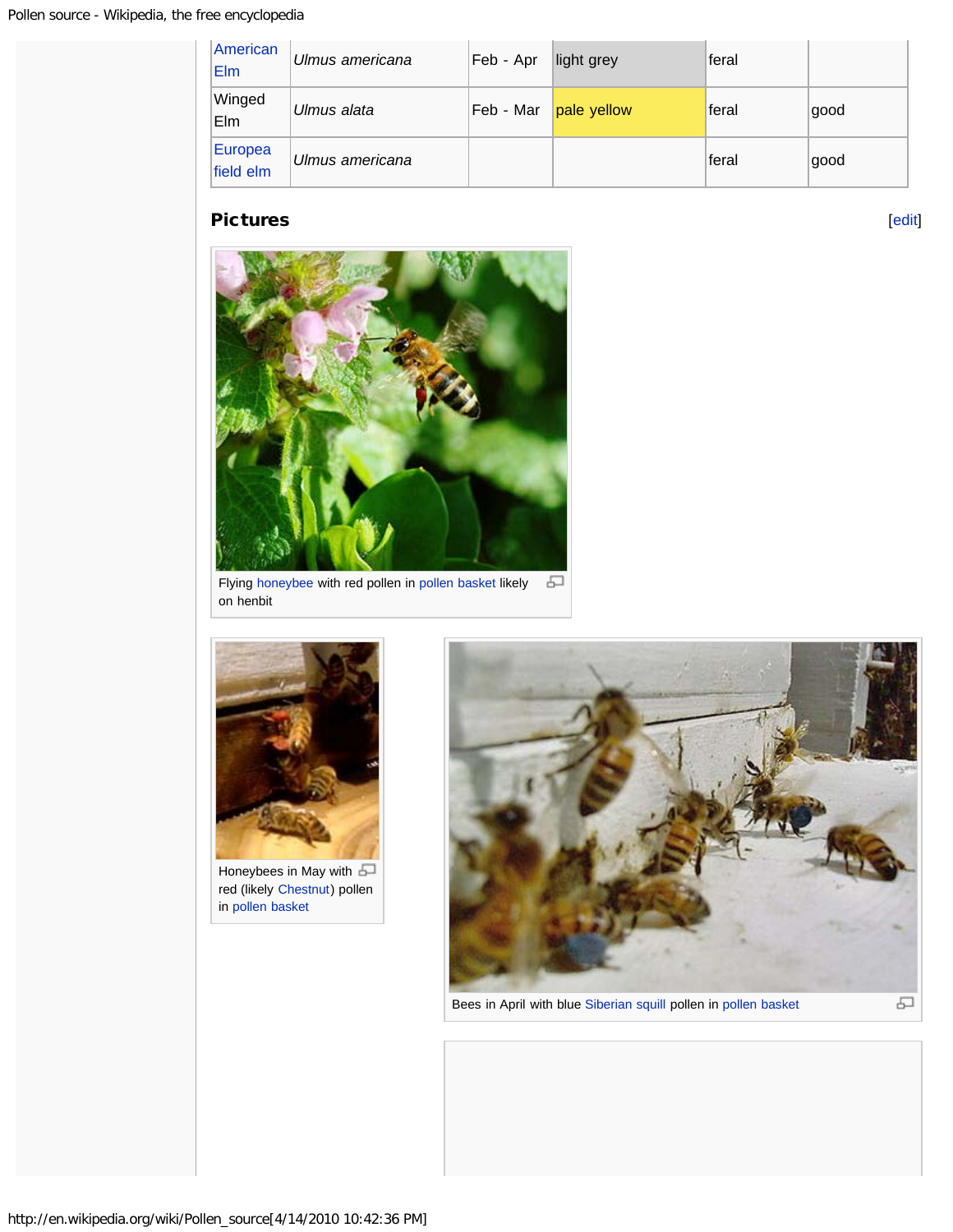

# <span id="page-4-0"></span>Flowers and annual crop plants - Spring **Example 2018** [[edit\]](http://en.wikipedia.org/w/index.php?title=Pollen_source&action=edit§ion=4)

| <b>Common name</b><br>网                  | Latin name M                                    | <b>Blooming</b><br>months <b>M</b> | Pollen color Availability<br>М      | 网                         | <b>Source for</b><br>honeybees<br>м |
|------------------------------------------|-------------------------------------------------|------------------------------------|-------------------------------------|---------------------------|-------------------------------------|
| Ajuga (Bronze<br>Bugle, Common<br>Bugle) | Ajuga reptans                                   | mid spring                         |                                     |                           |                                     |
| <b>Chives</b>                            | Allium<br>schoenoprasum                         | May - Sep                          |                                     | cultivated?               |                                     |
| <b>Asparagus</b>                         | Asparagus<br>officinalis                        | May - Jun                          | bright orange                       | cultivated                |                                     |
| <b>Mustard</b>                           | Brassica arvenisi                               | Apr - May                          | lemon                               | cultivated and<br>feral   |                                     |
| Canola                                   | Brassica napus                                  | May - Jun                          | lemon                               | extensively<br>cultivated | very good                           |
| Yellow Crocus &                          | <b>Crocus vernus</b><br>(syn. Crocus<br>aureus) | April                              | orange yellow                       | feral and<br>ornamental   | fair                                |
| Leopard's Bane                           | Doronicum<br>cordatum                           | Apr - May                          |                                     |                           |                                     |
| <b>Winter aconite</b>                    | Eranthis hyemalis                               | Mar - Apr                          | yellow                              | feral and<br>ornamental   | good                                |
| Snowdrop                                 | Galanthus nivalis                               | Mar - Apr                          | orange, red                         |                           | fair                                |
| <b>Henbit</b>                            | Lamium<br>amplexicaule                          | April                              | orange red,<br>red, purplish<br>red | Apr - Jul                 | poor                                |
| White Sweet Clover   Melilotus alba      |                                                 | May - Aug                          | yellow to dark<br>yellow            | feral and<br>cultivated   | good                                |
| <b>Yellow Sweet</b>                      |                                                 |                                    | yellow to dark                      | feral and                 |                                     |

http://en.wikipedia.org/wiki/Pollen\_source[4/14/2010 10:42:36 PM]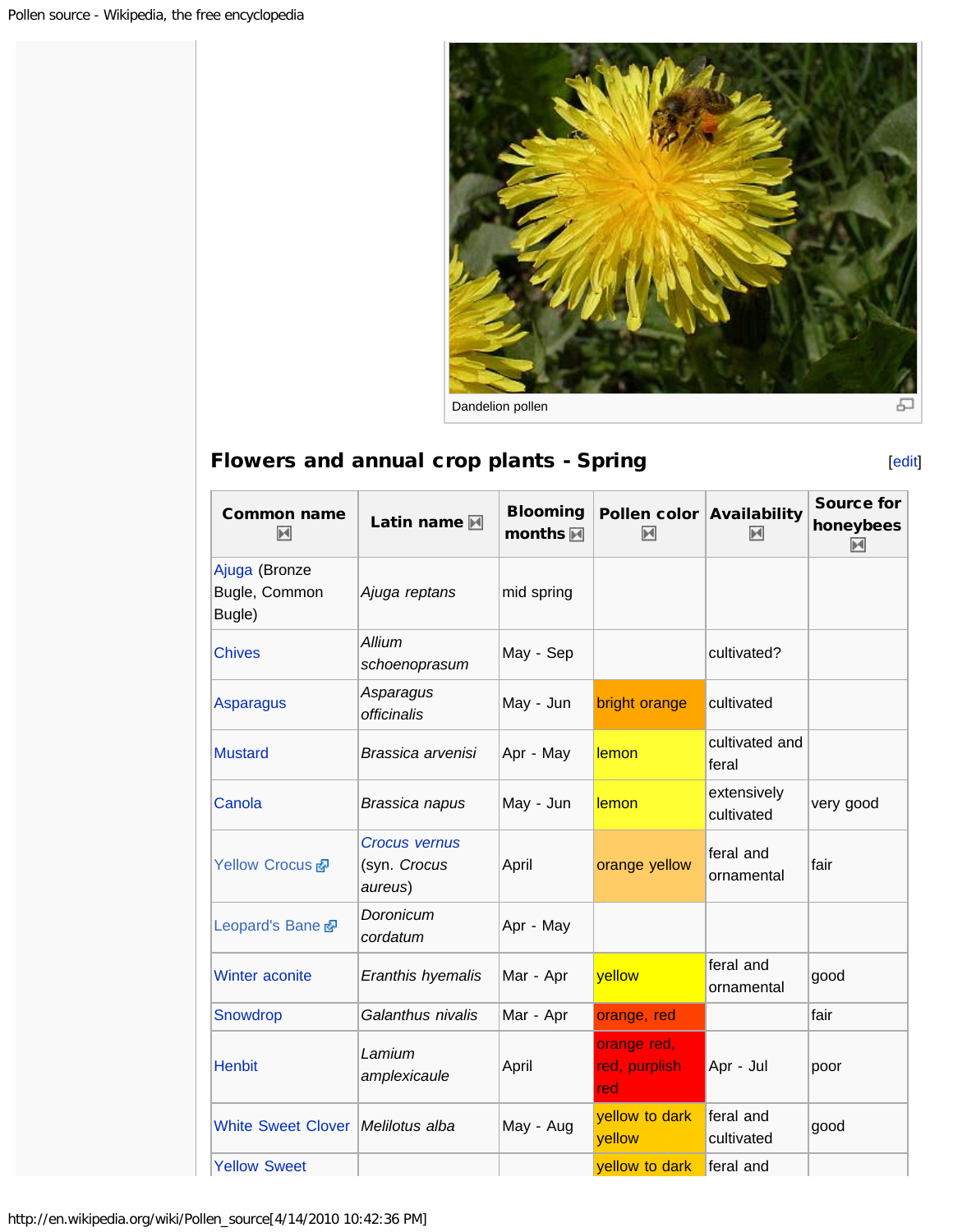| Clover                | Melilotus officinalis           | May - Aug | yellow                | cultivated              |           |
|-----------------------|---------------------------------|-----------|-----------------------|-------------------------|-----------|
| <b>Sainfoin</b>       | Onobrychis viciifolia May - Jul |           | yellow brown          |                         | very good |
| <b>Raspberry</b>      | Rubus idaeus                    | May - Jul | white grey            | feral and<br>cultivated | good      |
| Siberian squill       | Scilla sibirica                 | Mar - Apr | steel blue            | feral and<br>ornamental | good      |
| White mustard         | Sinapis alba                    | June      | lemon                 | feral and<br>cultivated | good      |
| Chick weed <i>ब</i> न | Stellaria media                 | Apr - Jul | <b>yellowish</b>      | feral                   | minor     |
| <b>Dandelion</b>      | Taraxacum<br>officinale         | Apr - May | red yellow,<br>orange | feral                   | very good |

### <span id="page-5-0"></span>Summer

### <span id="page-5-1"></span>Trees and shrubs - Summer

| Common<br>name $\blacksquare$     | Latin name M                                     | <b>Blooming months</b><br>м                        | <b>Pollen</b><br>color <b>网</b> | <b>Availability</b><br>M | <b>Source for</b><br>honeybees<br>М |
|-----------------------------------|--------------------------------------------------|----------------------------------------------------|---------------------------------|--------------------------|-------------------------------------|
| <b>Horse</b><br>chestnut          | Aesculus<br>hippocastanum                        | May - Jun after 80-<br>110 growing degree<br>days. | red                             | feral                    | good                                |
| <b>Southern</b><br>Catalpa        | Catalpa bignonioides Jun - Jul                   |                                                    |                                 | ornamental               | fair                                |
| <b>Northern</b><br>Catalpa        | Catalpa speciosa                                 | Jun - Jul                                          |                                 | ornamental               |                                     |
| <b>Bluebeard</b>                  | Caryopteris x<br>clandonensis<br>'Heavenly Blue' | Aug - Sep                                          |                                 |                          | very good                           |
| Virginia<br>creeper               | Parthenocissus<br>quinquefolia                   | Jul - Aug                                          |                                 |                          | good                                |
| <b>Boston Ivy</b><br>'Veitchii'   | Parthenocissus<br>tricuspidata 'Veitchii'        | Jun - Jul                                          |                                 |                          | good                                |
| <b>Sumac</b>                      | Rhus glabra                                      | Jun - Jul                                          |                                 |                          |                                     |
| Elder                             | Sambucus<br>canadensis                           | Jun - Jul                                          |                                 |                          |                                     |
| Basswood or<br>American<br>Linden | Tilia americana                                  | Jun - Jul                                          | yellow to<br>light<br>orange    | feral and<br>ornamental  |                                     |
| <b>Blueberry</b>                  | Vaccínium myrtíllus                              | Jun                                                | red<br>yellow,<br>orange        | cultivated               | poor                                |

# Flowers and annual crop plants - Summer

[[edit\]](http://en.wikipedia.org/w/index.php?title=Pollen_source&action=edit§ion=7)

[[edit\]](http://en.wikipedia.org/w/index.php?title=Pollen_source&action=edit§ion=5)

[[edit\]](http://en.wikipedia.org/w/index.php?title=Pollen_source&action=edit§ion=6)

Blooming Pollen Availability Source for

<span id="page-5-2"></span>http://en.wikipedia.org/wiki/Pollen\_source[4/14/2010 10:42:36 PM]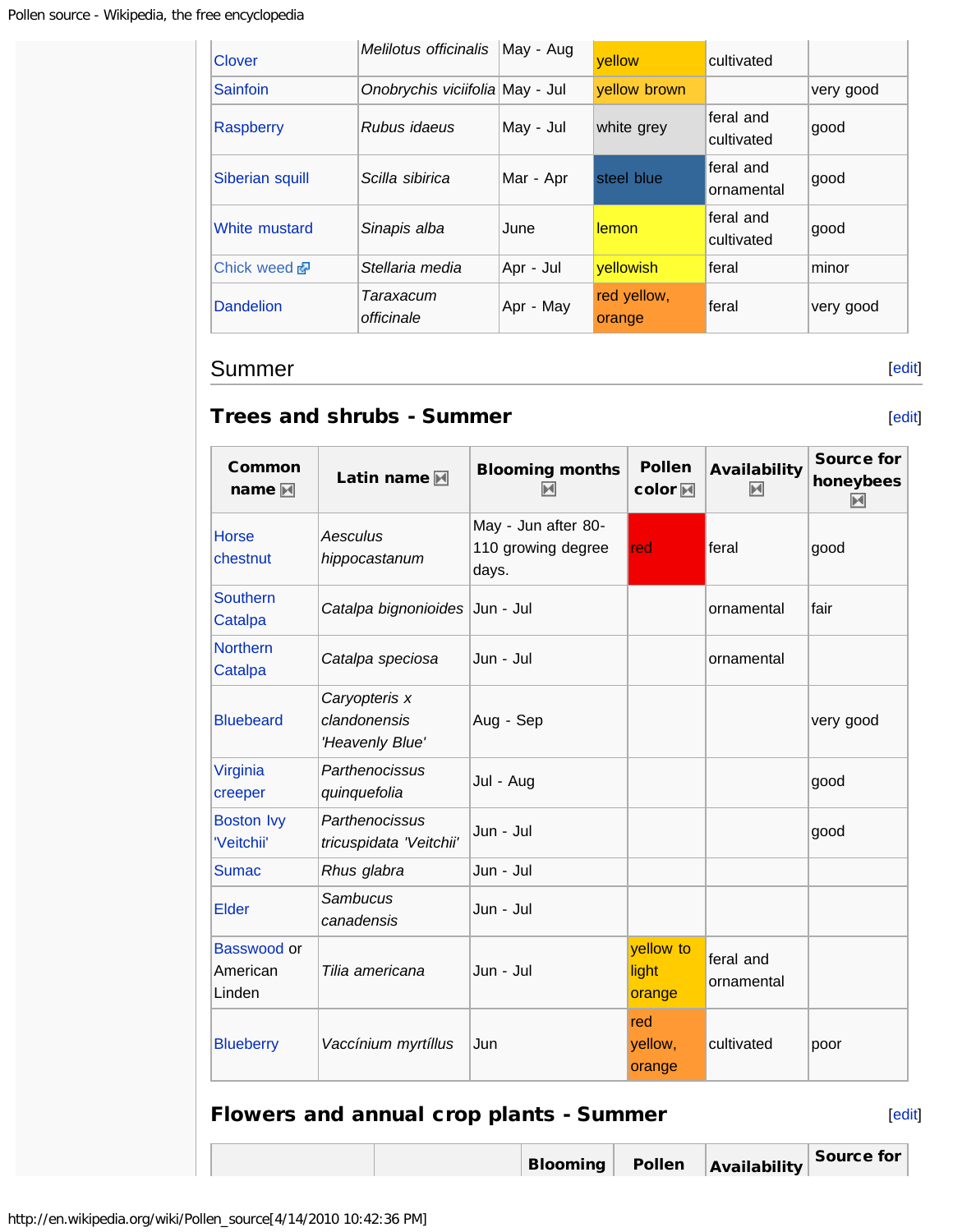| Common name <b>M</b>          | Latin name                                  | months <b>M</b> | color <b>M</b>                    | $\blacktriangleright$   | honeybees<br>$\blacktriangleright$ |
|-------------------------------|---------------------------------------------|-----------------|-----------------------------------|-------------------------|------------------------------------|
| <b>Allium</b>                 | Allium spp.                                 |                 |                                   | feral and<br>cultivated |                                    |
| Onion                         | Allium cepa                                 |                 | light olive                       | cultivated              |                                    |
| <b>Chives</b>                 | <b>Allium</b><br>schoenoprasum              | May - Sep       |                                   | feral and<br>cultivated |                                    |
| <b>Garlic chives</b>          | Allium tuberosa                             | Aug - Sep       |                                   | feral and<br>cultivated |                                    |
| Leadwort syn.<br>Indigobush & | Amorpha fruticosa                           | Jun - Jul       |                                   | ornamental?             |                                    |
| Aster                         | Aster spp.                                  | Sep-Frost       | reddish<br>yellow                 | feral and<br>ornamental |                                    |
| Land-in-blue                  | Aster x dumosus                             | Aug - Sep       |                                   | feral                   |                                    |
| <b>Borage</b>                 | Borago officinalis                          | Jun - Frost     |                                   | ornamental              |                                    |
| Marigold                      | Calendula officinalis                       | Jun - Sep       |                                   |                         |                                    |
| <b>Heather</b>                | Calluna vulgaris                            | Jul - Aug       |                                   |                         | good                               |
| Hemp                          | Cannabis sativa                             | Aug             | yellow<br>green                   |                         | good source                        |
| <b>Blue Thistle</b>           | Carduus spp.                                |                 |                                   |                         |                                    |
| <b>Star thistle</b>           | Centaurea spp.                              | Jul - Sep       |                                   |                         |                                    |
| <b>Knapweed</b>               | Centaurea<br>macrocephala                   | Jul - Aug       |                                   |                         | good                               |
| <b>Knapweed</b>               | Centaurea nigra                             |                 | very light<br>olive               |                         |                                    |
| <b>Chicory</b>                | Cichorium intybus L.                        |                 | white                             |                         |                                    |
| Cotoneaster                   | Cotoneaster spp.                            |                 |                                   |                         | good                               |
| Cucumber                      | Cucumis spp.                                |                 | pale yellow                       | cultivated              |                                    |
| <b>Melons</b>                 | Cucumis melo                                | Jun-Frost       | pale yellow                       | cultivated              |                                    |
| Pumpkin                       | Cucurbita pepo                              | Jun-Frost       | <b>bright yellow</b> cultivated   |                         |                                    |
| <b>Fireweed</b>               | Epilobium<br>angustifolium                  | Jul - Aug       | blue                              | feral                   |                                    |
| Joe-Pye weed                  | Eutrochium spp.                             | Aug - Sep       |                                   |                         |                                    |
| <b>Buckwheat</b>              | Fagopyrum<br>esculentum                     | Jul - Aug       | light yellow<br>to light<br>green | cultivated              | good source                        |
| Blue vine &                   | Gonolobus laevis<br>syn. Cynanchum<br>laeve |                 |                                   |                         |                                    |
| <b>Sunflower</b>              | Helianthus annuus                           | Jun - Sep       | golden                            | feral and<br>cultivated |                                    |
| <b>Jewelweed</b>              | Impatients capensis                         |                 | yellowish<br>white                |                         |                                    |
| Alyssum 图                     | Lobularia maritima                          | Jun - Sep       |                                   |                         |                                    |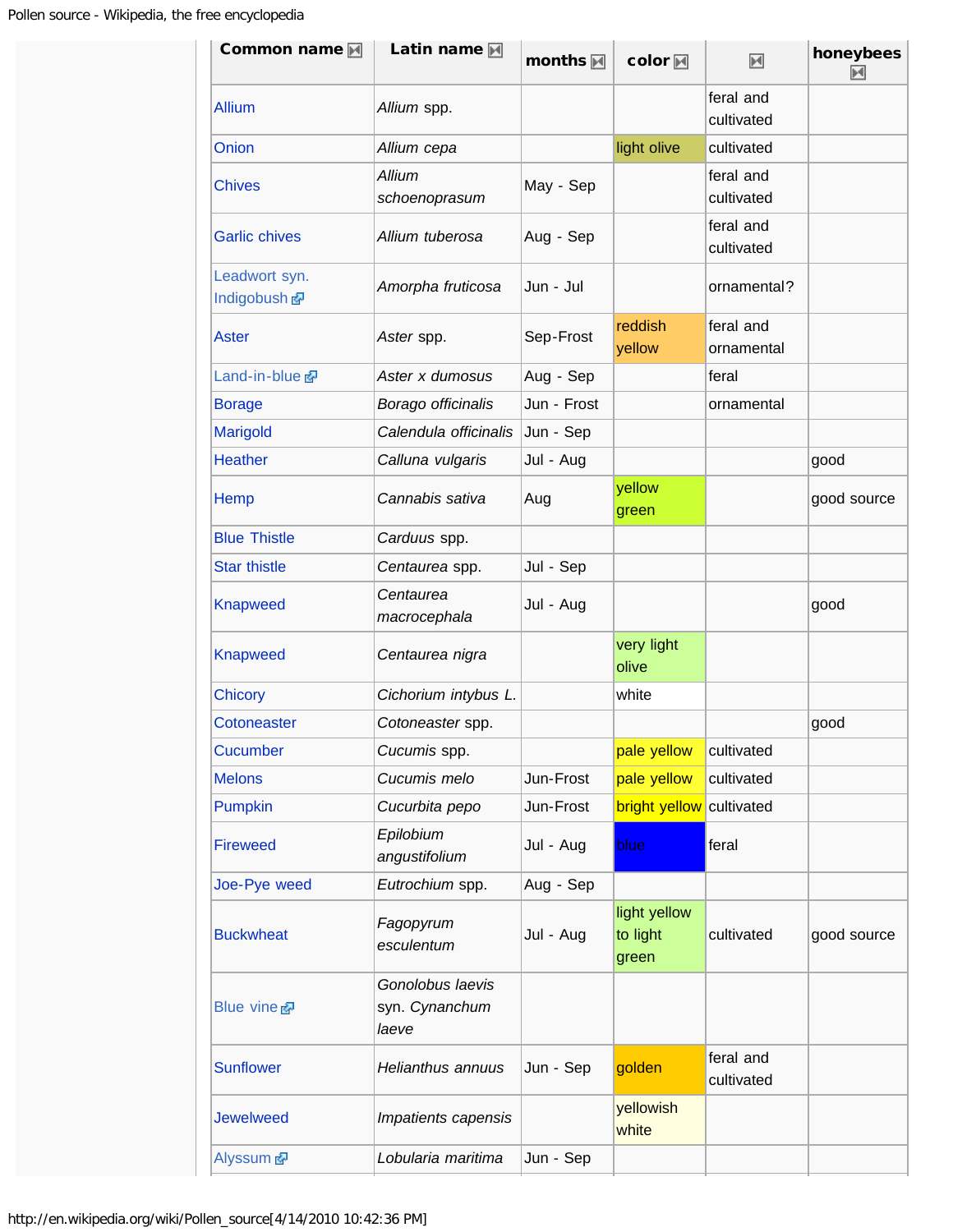| <b>Mallow</b>                                           | Malva alcea                          | Jun - Sep  |                    |                         |                     |
|---------------------------------------------------------|--------------------------------------|------------|--------------------|-------------------------|---------------------|
| <b>Alfalfa</b>                                          | Medicago sativa                      | July - Aug | greyish<br>yellow  | feral and<br>cultivated |                     |
| <b>Clover</b>                                           | Melilotus spp. and<br>Trifolium spp. | May - Aug  |                    | feral and<br>cultivated |                     |
| <b>White Sweet Clover</b>                               | Melilotus alba                       |            |                    | feral and<br>cultivated |                     |
| <b>Yellow Sweet Clover</b>                              | Melilotus officinalis                |            |                    | feral and<br>cultivated |                     |
| <b>Basil</b>                                            | Ocimum basilicum                     |            |                    | ornamental              |                     |
| Poppy                                                   | Papaver<br>somniverum                | May - Jun  | grey               | feral and<br>ornamental | very good<br>source |
| Smartweed                                               | Polygonum spp.                       | Aug - Sep  |                    |                         |                     |
| Chickweed <b>图</b>                                      | Stellaria media                      | Apr - Jul  |                    |                         | minor source        |
| Germander &                                             | Teucrium<br>chamaedrys               | Jul - Aug  |                    |                         |                     |
| <b>Alsike Clover</b>                                    | Trifolium hybridum                   |            | yellow<br>brown    |                         | good source         |
| <b>Crimson Clover</b>                                   | Trifolium incarnatum                 |            | dark brown         |                         |                     |
| <b>White Clover</b>                                     | Trifolium repens                     | Jun - Jul  | yellow<br>brown    |                         | good source         |
| Cat-tail                                                | Typha latifolia                      | Jun - Jul  |                    |                         |                     |
| Common<br>vetch <sup>[verification needed]</sup>        | Vicia cracca                         | Jul - Aug  |                    |                         |                     |
| <b>Spring</b><br>Vetch <sup>[verification</sup> needed] | Vicia sativa                         | Jul - Aug  |                    |                         |                     |
| <b>Sweet Corn</b>                                       | Zea mays                             | Jun - Jul  | yellowish<br>white | cultivated              |                     |

# <span id="page-7-0"></span>Fall

# <span id="page-7-1"></span>Trees and shrubs - Fall

| <b>Common name</b>           | Latin               | <b>Blooming</b>    | <b>Pollen</b>          | Availability | <b>Source for</b>     |
|------------------------------|---------------------|--------------------|------------------------|--------------|-----------------------|
| м                            | name $\mathbb M$    | months $\mathbb M$ | $color \ \blacksquare$ | м            | honeybees $\mathbb M$ |
| Chinese Elm,<br>Lacebark Elm | Ulmus<br>parvifolia | Aug - Sep          |                        | ornamental   | good                  |

# <span id="page-7-2"></span>Flowers and annual crop plants - Fall

| ۰.<br>× | . .<br>. . | × |  |
|---------|------------|---|--|

[[edit\]](http://en.wikipedia.org/w/index.php?title=Pollen_source&action=edit§ion=8)

[[edit\]](http://en.wikipedia.org/w/index.php?title=Pollen_source&action=edit§ion=9)

| Common<br>name $\blacksquare$ | Latin<br>name $\mathbb M$ | <b>Blooming</b><br>months $\overline{M}$ | <b>Pollen</b><br>$color@iMrightp{1}$ | Availability M | Source for<br>honeybees M |
|-------------------------------|---------------------------|------------------------------------------|--------------------------------------|----------------|---------------------------|
| Aster                         | Aster spp.                | ∣Sep-Frost                               | <b>reddish</b><br>vellow             |                |                           |
| <b>Borage</b>                 | Borago                    | Jun - Frost                              |                                      |                |                           |